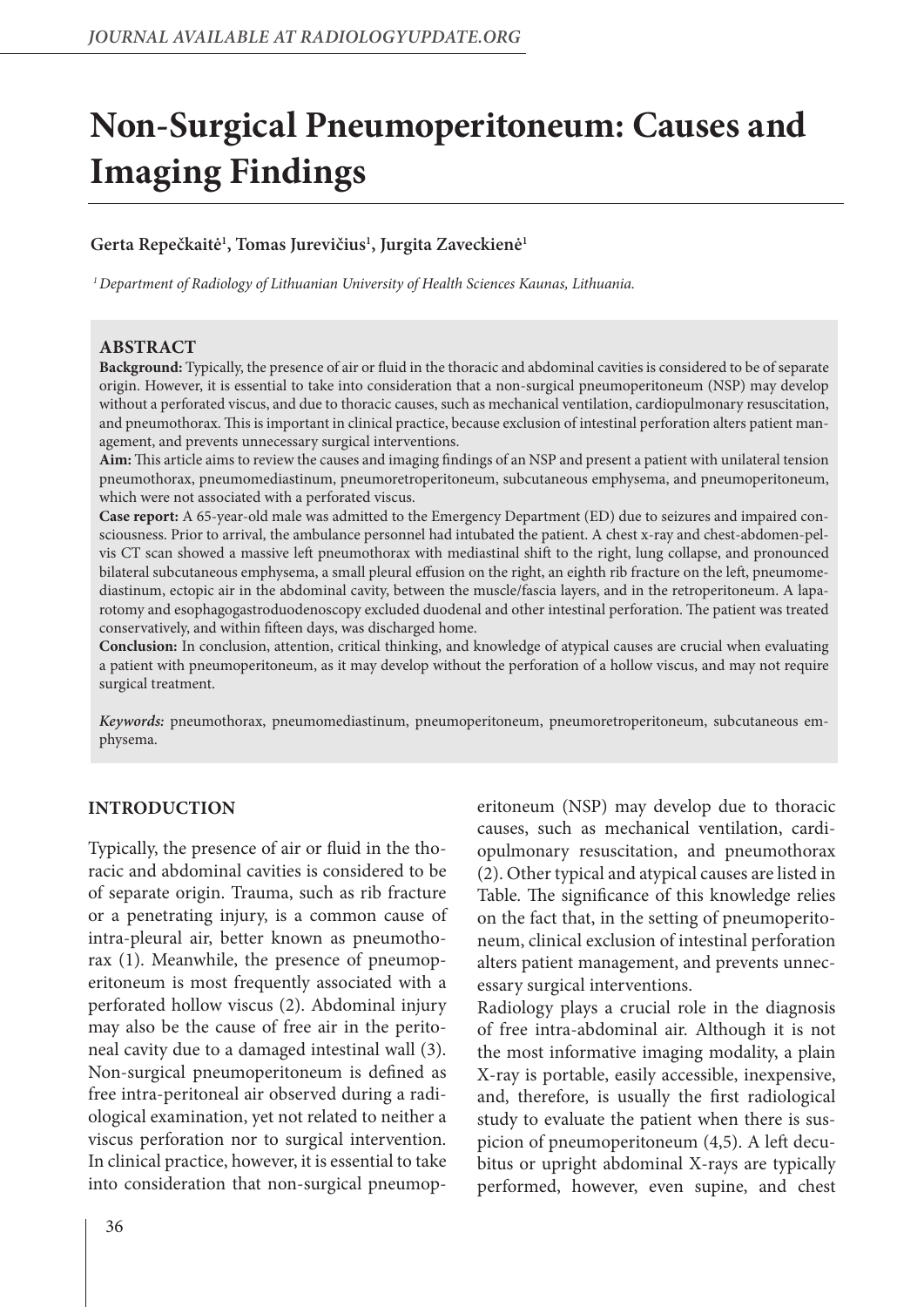X-rays are useful and should not be discarded as screening tests (5). Ultrasound and CT have been observed to be far more sensitive and informative when diagnosing the origin of free intraperitoneal air. Nonetheless, CT is currently considered to be the diagnostic gold standard (6,7). All in all, X-ray, sonography, and CT are perhaps not equal yet still essential diagnostic methods that aid in the detection and assessment of pneumoperitoneum and its causes.

This article aims to review the causes and imaging findings of an NSP and present a patient with unilateral tension pneumothorax, pneumomediastinum, pneumoretroperitoneum, subcutaneous emphysema, and pneumoperitoneum, which were not associated with a perforated viscus.

### **CASE REPORT**

A 65-year-old male was admitted to the Emergency Department (ED) due to seizures and impaired consciousness. Prior to arrival, the ambulance personnel had administered medication to stop the seizures and had intubated the patient. During the initial inspection at the ED, the patient was being sedated and ventilated, his blood pressure was 200/120 mmHg, heart rate 120 beats per second, while auscultation and percussion findings suggested pneumothorax on the left. The patient's family members denied trauma, and previous interventions, however, the patient was a known alcohol user, had been diagnosed with epilepsy in the past, and had spent a week prior to hospitalization consuming alcohol.

The patient underwent multiple imaging studies. The findings of a chest x-ray included the following: air in the left pleural cavity, mediastinal displacement to the right, left lung collapse, and bilateral subcutaneous emphysema of the thorax and neck. The end of the endotracheal tube was located in the right main bronchus and, therefore, required correction (Figure 1). A head computed tomography (CT) scan revealed no anomalies. Laboratory tests showed hyperglycemia, hyponatremia, leukocytosis, slightly elevated C-reactive protein (11.6 mg/l), elevated erythrocyte, leukocyte, protein, glucose levels in the urine. The abdominal ultrasound was inconclusive, possibly due to the pneumoperitoneum and/or subcutaneous emphysema. A chest-abdomen-pelvis (CAP) CT scan without intravenous contrast material was performed and confirmed a massive left pneumothorax with mediastinal shift to the right, lung collapse, and pronounced bilateral subcutaneous emphysema, as well as diagnosing a small pleural effusion on the right, pneumomediastinum, ectopic air in the abdominal cavity, between the muscle/fascia layers, the retroperitoneum, and an eighth rib fracture on the left without dislocation (Figure 2, 3).

Because clinical and imaging findings were indicative of a tension pneumothorax, a thoracic surgeon was consulted, and chest drains were inserted into the left pleural cavity.

Later on, a bronchoscopy through the intubation tube was performed. However, the findings were unremarkable.

The patient was moved to the Intensive Care Unit (ICU) for further care, where laparotomy and revision were performed. The surgery confirmed to air in the peritoneal cavity. However, excluded intestinal perforation, which led to the belief that the origin of pneumoperitoneum might have been the tension pneumothorax and massive subcutaneous emphysema. The patient's condition improved following drainage tube insertion, chest X-ray showed a decreased left pneumothorax, and he was extubated the very same day (Figure 1). Due to suspicion of retroperitoneal duodenal perforation, an esophagogastroduodenoscopy was performed. Nonetheless, only a diaphragmatic hernia was diagnosed. Although the abdominal X-ray was not repeated, the patient's clinical condition continued to improve, the drainage tubes were removed on the fourteenth day of hospitalization, the subcutaneous emphysema had disappeared, and no signs of pneumoperitoneum or pneumothorax were observed in the last chest X-ray (Figure 1). After fifteen days, the patient was discharged home.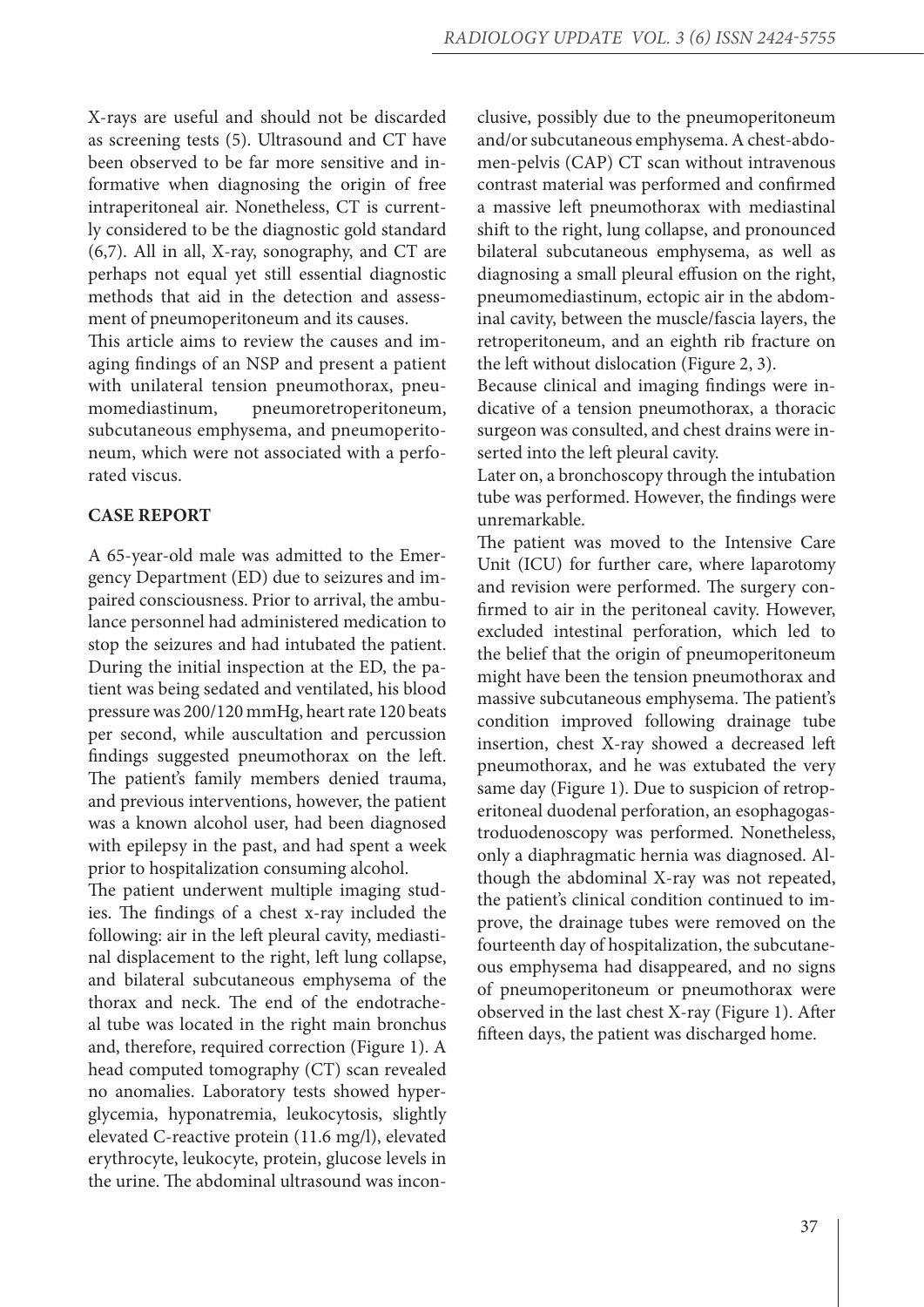| PNEUMOPERITONEUM CAUSES                          |                                             |                                                                               |                                                                               |
|--------------------------------------------------|---------------------------------------------|-------------------------------------------------------------------------------|-------------------------------------------------------------------------------|
|                                                  | <b>Iatrogenic perforation</b>               | Spontaneous                                                                   | Traumatic                                                                     |
| Related to hollow viscus perforation (85<br>95%) | Surgery                                     | Ulcer perforation                                                             | Blunt/penetrating<br>trau-<br>ma that results in hollow<br>viscus perforation |
|                                                  | Endoscopy                                   | <b>Bowel</b> obstruction                                                      |                                                                               |
|                                                  | Feeding tube placement                      | Intestinal ischemia, necrotiz-<br>ing enterocolitis                           | Miscellaneous                                                                 |
|                                                  | Gynaecologic manipulations                  | Various inflammatory condi-<br>tions: appendicitis, diverticu-<br>litis, etc. | Foreign bodies                                                                |
|                                                  | Peritoneal dialysis                         | Toxic megacolon                                                               | Ruptured<br>pneumatosis<br>cystoides intestinalis                             |
|                                                  | Respiratory resuscitation                   |                                                                               |                                                                               |
| $-15%$<br>Non-surgical pneumoperitoneum (5       | Pseudoperitoneum                            | Abdominal                                                                     | <b>Thoracic</b>                                                               |
|                                                  | Chilaiditi's syndrome                       | Surgery: open or laparoscopic                                                 | Mechanical ventilation                                                        |
|                                                  | Hollow viscera overdistention               | Peritoneal dialysis                                                           | Pneumothorax                                                                  |
|                                                  | The air between soft tissue wrin-<br>kles   | Endoscopic procedures                                                         | Cardiopulmonary resus-<br>citation                                            |
|                                                  | Gas within lesions                          | Enteromesenteric<br>emphyse-<br>ma causes                                     |                                                                               |
|                                                  | Subphrenic fat pad                          |                                                                               |                                                                               |
|                                                  | Linear lung atelectasis                     |                                                                               |                                                                               |
|                                                  | Gynaecologic                                | <b>Miscellaneous</b>                                                          |                                                                               |
|                                                  | Coitus, orogenital sex, vaginal<br>douching | Drug use (cocaine)                                                            |                                                                               |
|                                                  | Exercises following labour                  | Scleroderma                                                                   |                                                                               |
|                                                  | Pelvic inflammation                         | Diving with decompression                                                     |                                                                               |
|                                                  | Gynaecologic manipulations                  | Tooth extraction                                                              |                                                                               |

**Table. Most common causes of pneumoperitoneum (2,3,21).**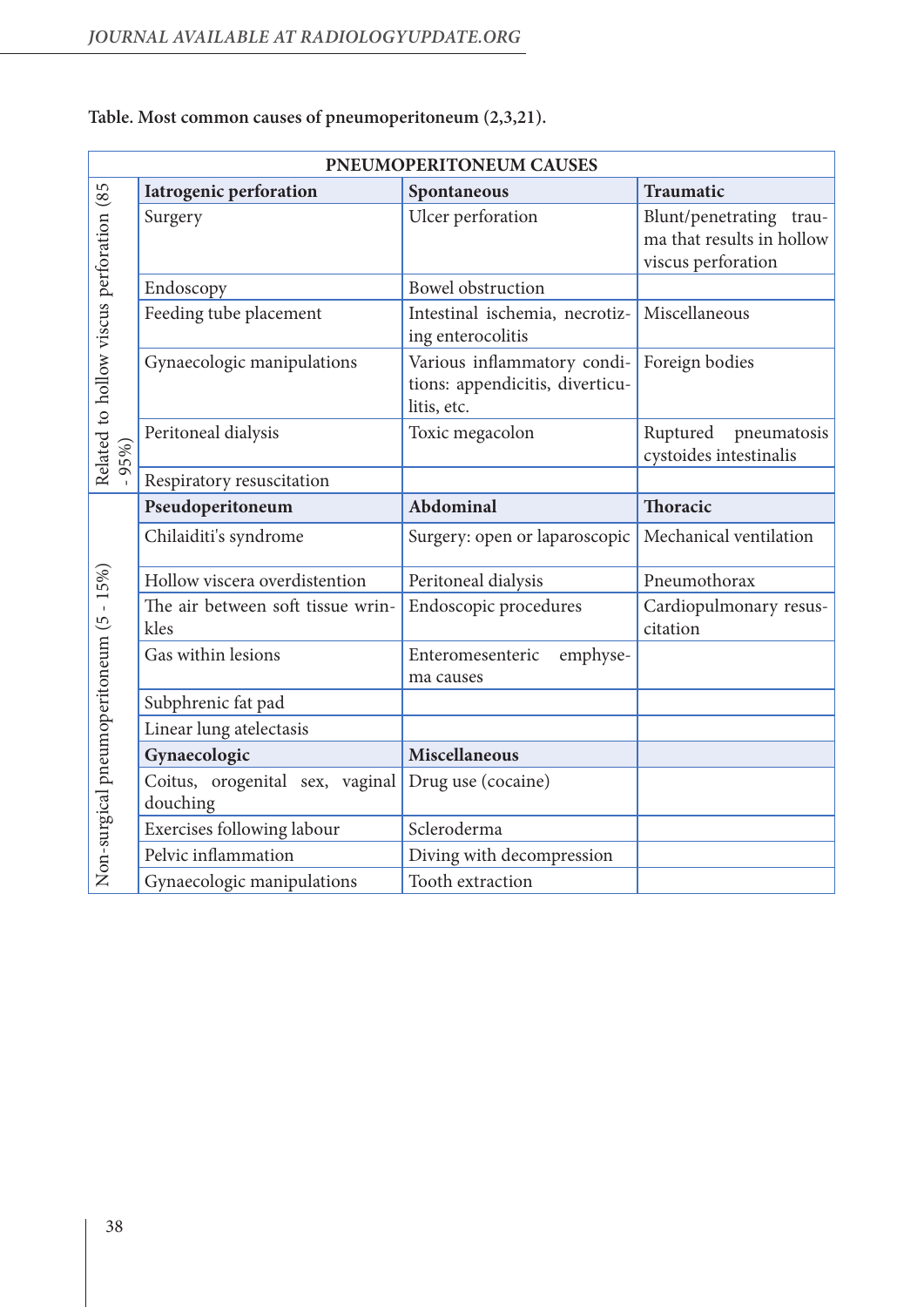

Figure 1. A, B, C - supine, C - erect chest X-rays. A - upon arrival: the patient is rotated to the right, left pneumothorax, collapsed left lung, pronounced subcutaneous emphysema, and endobronchial intubation; B - following drainage: drainage tubes have been inserted into the left pleural cavity, the amount of air has decreased, the left lung has expanded, the endotracheal tube's placement has been corrected; C - after extubation: the left pneumothorax and subcutaneous emphysema have decreased; D - fifteen days after hospitalization: the drainage tube has been removed from the left pleural cavity, a discoid atelectasis and minimal pleural effusion can be seen on the left.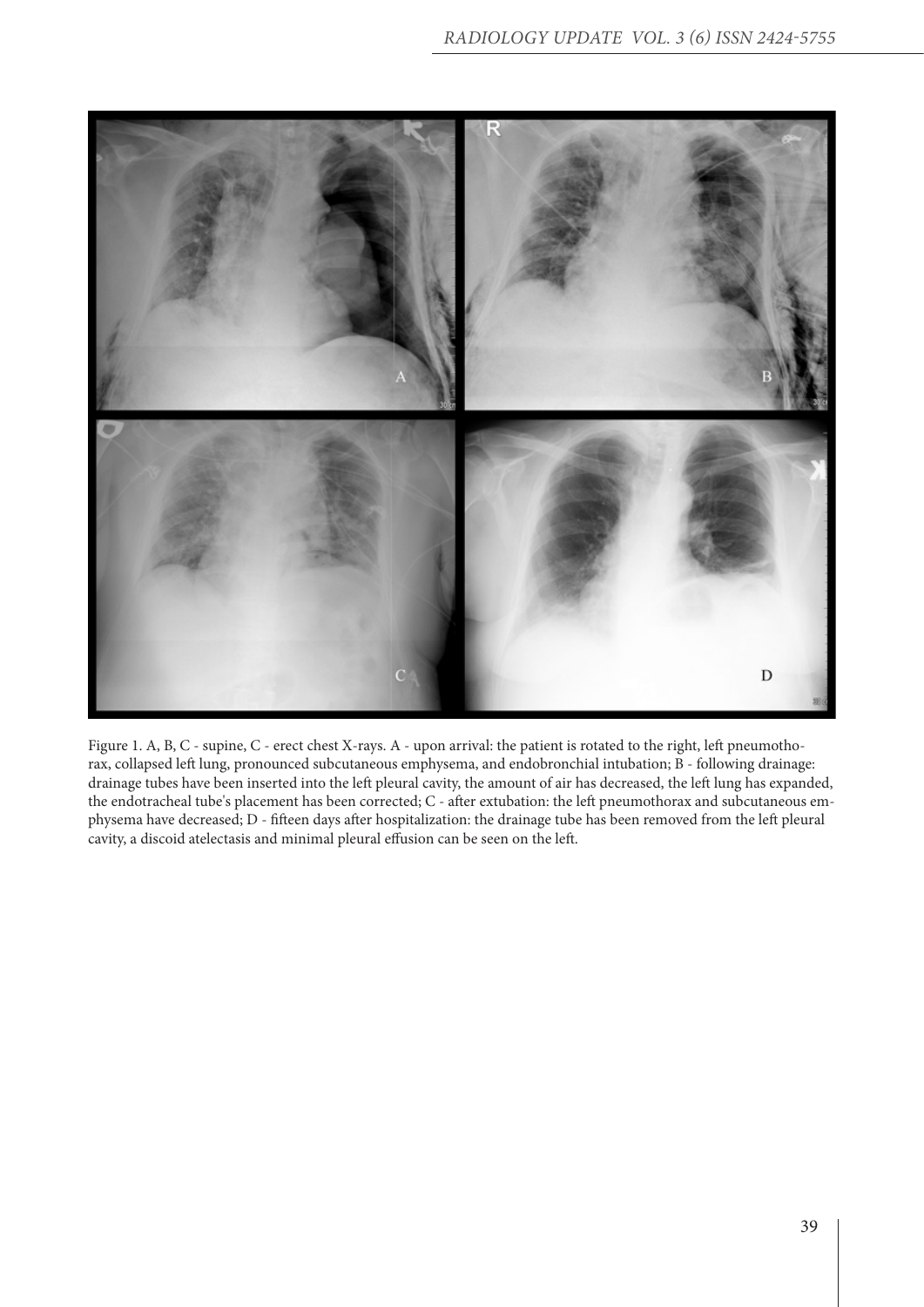

Figure 2. Chest-abdomen-pelvis CT scan findings. A, B - sagittal reconstructions; C - coronal reconstruction, D - G axial view: massive left pneumothorax with left lung collapse and mediastinal dislocation to the right, pleural effusion on the right, pneumomediastinum, pneumoretroperitoneum, pneumoperitoneum, subcutaneous emphysema.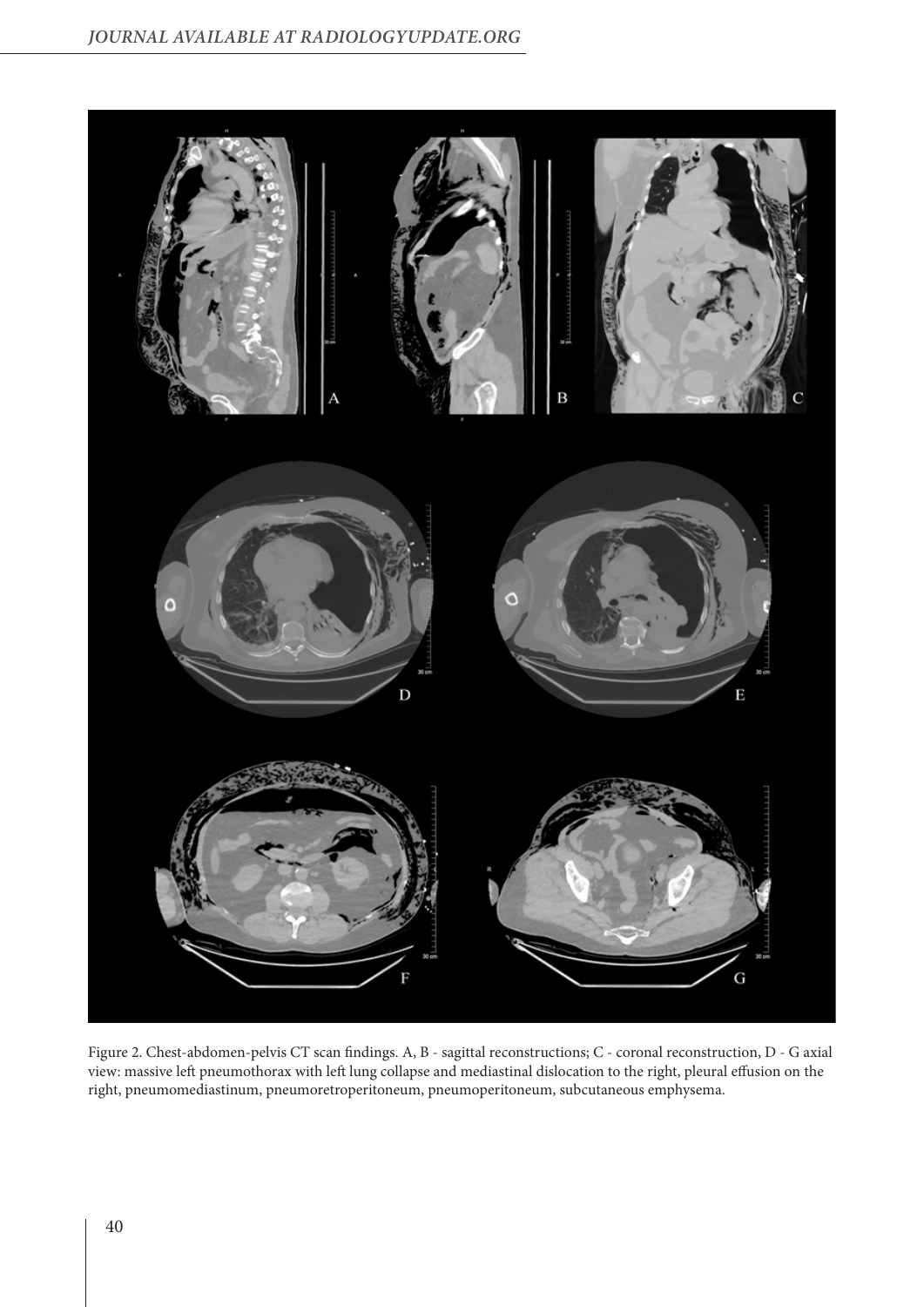

Figure 3. CT scan, axial. Fracture of the left eight rib without dislocation.

## **DISCUSSION**

In the presented case, one of the more probably pneumothorax causes is the fracture of the left eight rib. However, multiple factors may cause doubt. First of all, the patient was a known alcoholic diagnosed with epilepsy. Therefore, we cannot exclude the possibility that the fracture may have occurred before the pneumothorax. Secondly, there was no dislocation and very little air within the soft tissues surrounding the fractured rib (Figure 3), while the amount of air in the pleural, abdominal, and other bodily cavities, as well as the soft tissues, was considerable (Figure 2). Finally, the patient's clinical condition and the chest X-rays greatly improved following the drainage and cessation of mechanical ventilation, which leads to the conclusion that the pneumothorax and the NSP could have developed due to barotrauma.

As mentioned previously, the patient had been intubated by the ambulance personnel. Therefore, the subsequent mechanical ventilation could have been complicated by the following conditions: a tension pneumothorax, pneumomediastinum, and later on - pneumoretroperitoneum and pneumoperitoneum. It has been reported that mechanical ventilation is the most common cause of iatrogenic pneumothorax in the ICU (8). Moreover, there are documented cases of intubation and mechanical ventilation related to thoracoabdominal ectopic air conditions (9–14).

In the presented case, although the patient was

hemodynamically stable upon admission, the free air in the peritoneum may have developed consequently to the left tension pneumothorax. The increased intrathoracic pressure was a potentially life-threatening condition and could have progressed to a quick and severe cardiopulmonary collapse, mainly due to the patient's ventilatory status (15–17). However, the presence of intra-abdominal air without any abnormal surgical and imaging findings was suggestive of a potentially lifesaving air dissection from the thorax. Pneumoperitoneum associated with pneumothorax is rare, however, not unheard of. There are two mechanisms of intra-pleural air drainage into the abdominal cavity: the first is via mediastinal perivascular connective tissues or diaphragmatic connections to the retroperitoneum and peritoneum; while the second is directly through pleuro-diaphragmatic defects (2). Such etiopathogenesis of intra-abdominal air should be considered whenever clinical, and laboratory findings are not suggestive of peritonitis.

Free air in the peritoneum is not always indicative of visceral perforation, as is clearly illustrated by the reviewed case. Clinical and imaging data that should provoke suspicion of NSP are as follows: the lack of peritoneal irritation, the presence of a pneumothorax, and the absence of intra-peritoneal effusion (18–20). X-ray and CT findings cannot be evaluated separately from clinical and laboratory data when determining the best treatment approach (3,18–20). Nonetheless, conservative treatment should be accompanied by careful observation, as a deteriorating condition and signs of tension pneumoperitoneum would determine the need for emergency surgery, even in the setting of an NSP (14).

In conclusion, attention, critical thinking, and knowledge of atypical causes are crucial when evaluating a patient with pneumoperitoneum, as it may develop without the perforation of a hollow viscus, and may not require surgical treatment. The presence of pneumothorax and the absence of clinical/objective data indicative of peritoneal irritation should arouse suspicion of an NSP. The responsibility to consider an unusual origin of pneumoperitoneum falls on clinicians, radiologists, and surgeons alike. Therefore, a multidisciplinary approach is essential when optimizing patient management.